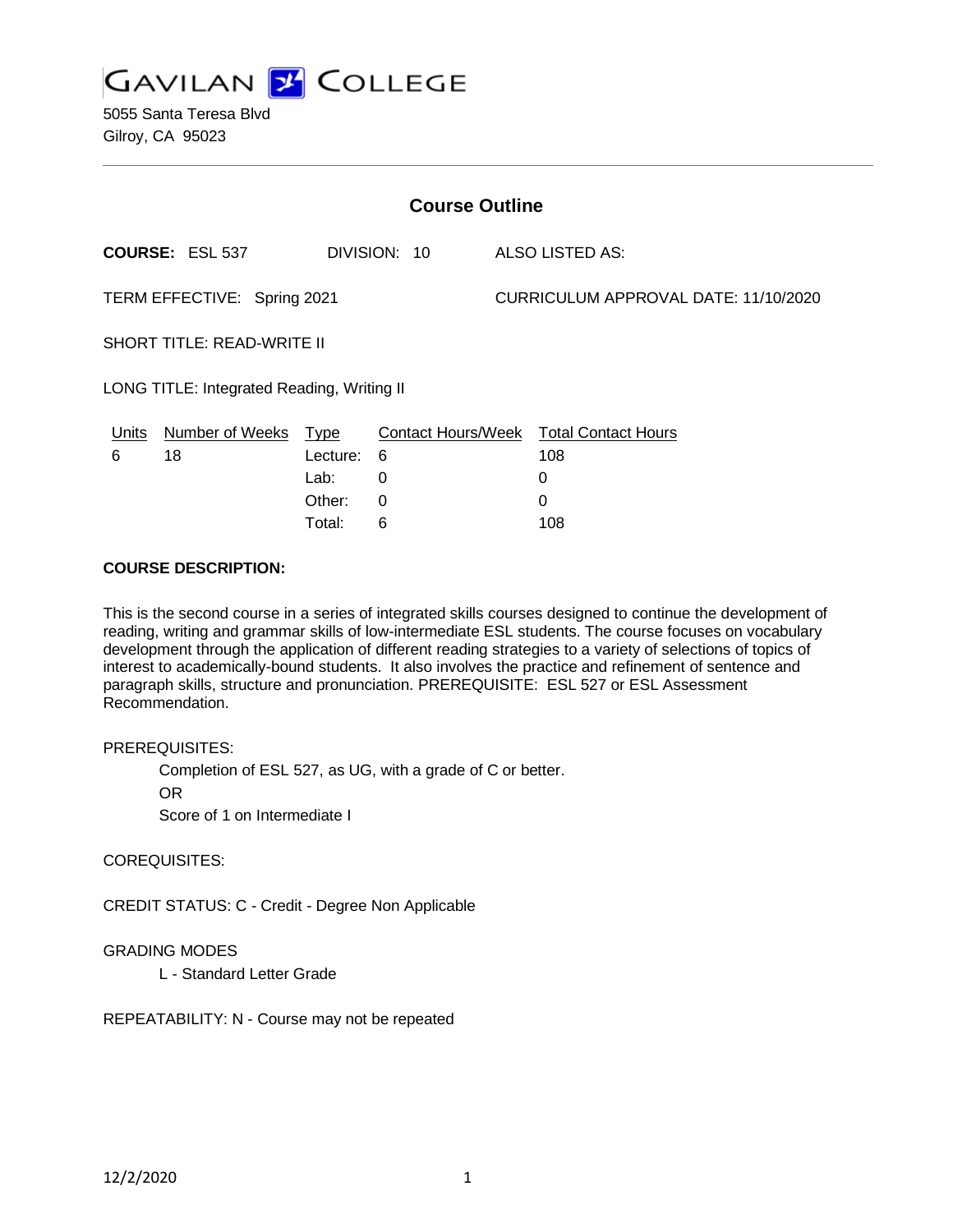SCHEDULE TYPES:

- 02 Lecture and/or discussion
- 05 Hybrid
- 71 Dist. Ed Internet Simultaneous
- 72 Dist. Ed Internet Delayed

## **STUDENT LEARNING OUTCOMES:**

1. Demonstrate reading skills such as identifying the main idea and supporting details, making inferences, and drawing conclusions. Measure of assessment: Classroom exercises, tests, homework assignments. Year assessed, or planned year of assessment: 2017 Semester: Spring Institution Outcome Map: 1. Communication, 2. Cognition

2. Use context clues, parts of speech, and affixation to understand new vocabulary. Measure of assessment: classroom exercises, tests, homework assignments Year assessed, or planned year of assessment: 2017 Institution Outcome Map: 1. Communication, 2. Cognition

3. Read, recognize and write affirmative and negative statements and questions using the following verb tenses: simple present, present continuous, past continuous, simple past, and future.

Measure of assessment: classroom exercises, tests, homework assignments

Year assessed, or planned year of assessment: 2017

Institution Outcome Map: 1. Communication, 2. Cognition, 7. Content Specific

4. Write simple and compound sentences within paragraphs utilizing the correct structure, word order and punctuation.

Measure of assessment: classroom exercises, tests, homework assignments

Year assessed, or planned year of assessment: 2017

Institution Outcome Map: 1. Communication, 2. Cognition, 7. Content Specific

# **CONTENT, STUDENT PERFORMANCE OBJECTIVES, OUT-OF-CLASS ASSIGNMENTS**

Curriculum Approval Date: 11/10/2020 - **DE MODIFICATION ONLY** 25 Hours

Participate in an introduction to the course and its requirements. Do

ice-breaker activity to get to know the students. Read passages from the

textbook on a theme such as, "Your Personality", and do text work as follows:

Preview each reading via its title, visuals, and pre-reading questions. Answer

True/False, Multiple Choice, and Short

Answer questions. Skim readings for main

idea. Scan readings for specific information. Use context clues to understand

new vocabulary. Learn reading-specific parts of speech and affixes.

Make

inferences and draw conclusions. Review the PRESENT CONTINUOUS, SIMPLE PRESENT and FUTURE tenses. Introduce form and punctuation of simple and compound sentences. TEST on reading and writing skills and grammar practiced during this first cycle of teaching.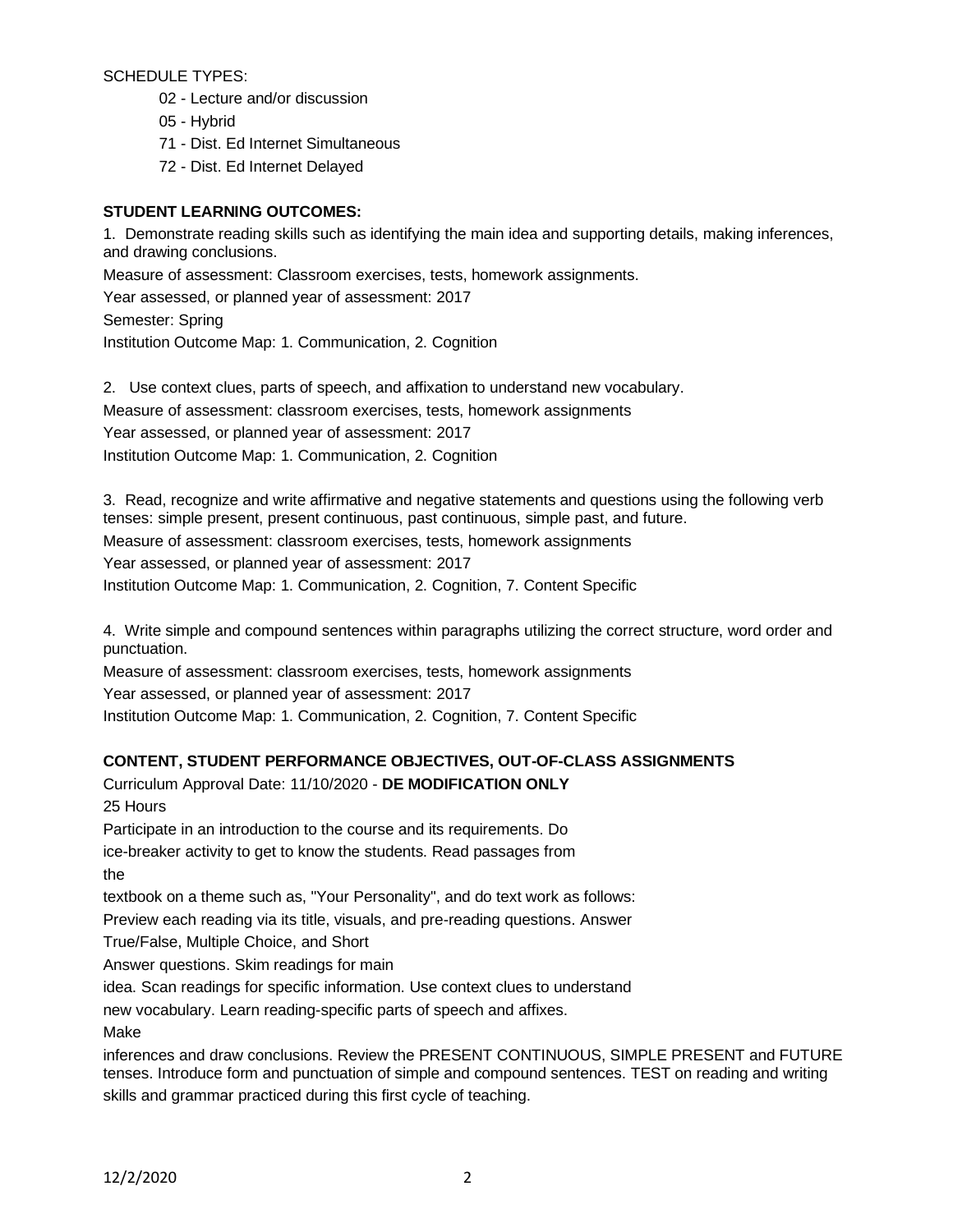# STUDENT PERFORMANCE OBJECTIVES:

Activate any prior knowledge of a subject before reading about it. Distinguish between the main idea and the details of a reading. Expand vocabulary through context clues. Identify and use the different parts of speech and word affixes. Make inferences and draw conclusions. Compare and contrast forms and usage of tenses. Construct yes/no and information questions and affirmative and negative statements. Use frequency adverbs. Differentiate action and non-action verbs. Use TIME and IF CLAUSES in the FUTURE. Express FUTURE time using PRESENT CONTINUOUS and SIMPLE PRESENT. Write controlled paragraphs using the above mentioned tenses and coordinating conjunctions. Punctuate simple and compound sentences. OUT-OF-CLASS ASSIGNMENTS: Do the assigned sentence writing, textbook readings, and exercises. 25 Hours Read passages from the textbook on a theme such as, "Food", and do text work as follows: Preview each reading via its title, visuals, and pre-reading questions. Answer True/False, Multiple Choice, and Short Answer questions. Skim readings for main idea. Scan readings for specific information. Use context clues to understand new vocabulary. Learn reading-specific parts of speech and affixes. Make inferences and draw conclusions. Review the SIMPLE PAST tense and introduce the PAST CONTINUOUS. TEST on reading and writing skills and grammar practiced during this second cycle of teaching. STUDENT PERFORMANCE OBJECTIVES: Activate any prior knowledge of a subject before reading about it. Distinguish between the main idea and the details of a reading. Expand vocabulary through context clues. Identify and use the different parts of speech and word affixes. Make inferences and draw conclusions. Compare and contrast forms and usage of tenses. Construct yes/no and information questions and affirmative and negative statements. Use TIME CLAUSES in the past. Express past time using SIMPLE PAST and PAST CONTINUOUS. Write controlled paragraphs using the above mentioned tenses. Punctuate simple and compound sentences. Edit for tense consistency and correct paragraph format. OUT-OF-CLASS ASSIGNMENTS: Do the assigned paragraph writing, textbook readings, and exercises.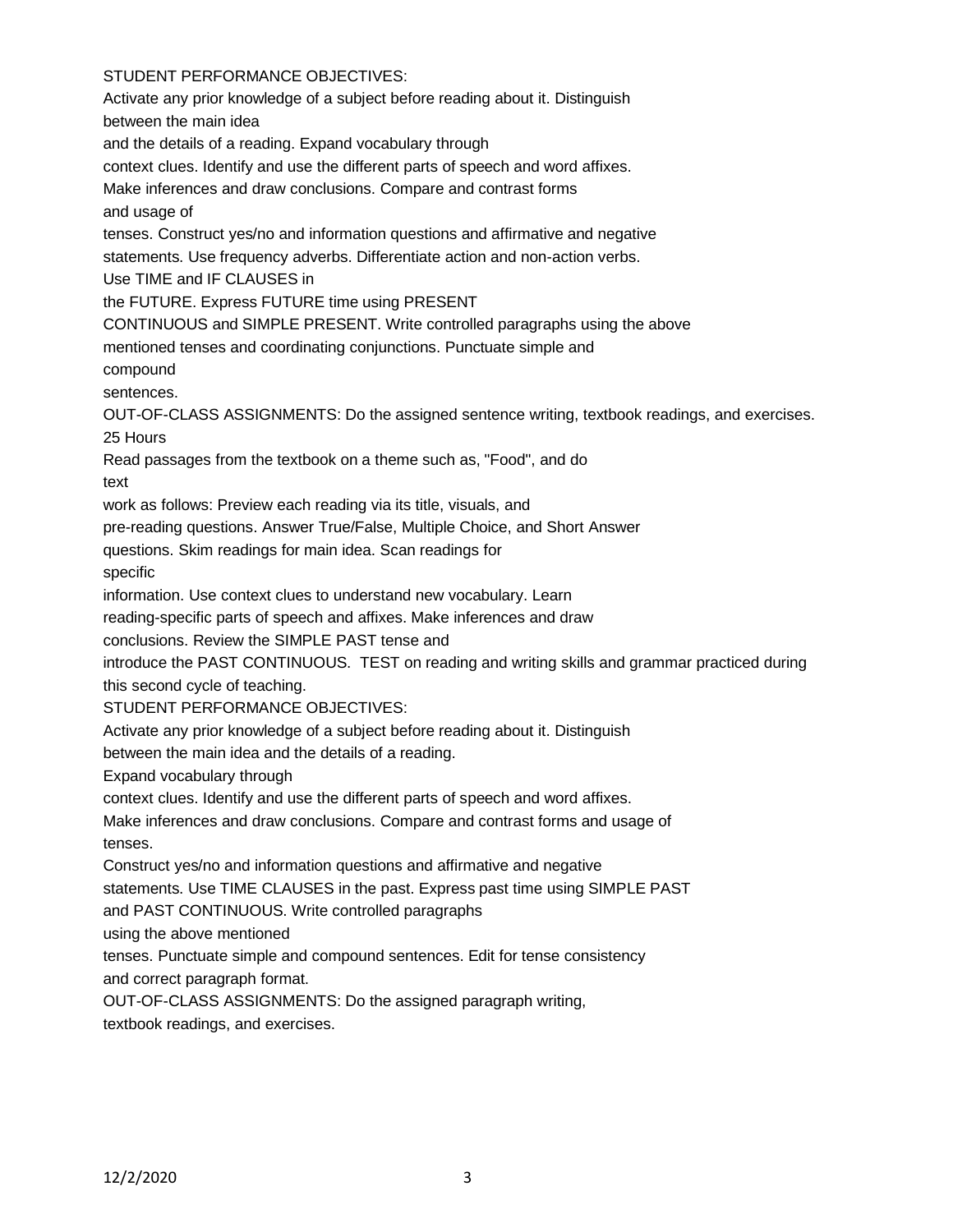# 25 Hours

Read passages from the textbook on a theme such as, "Customs and

Traditions", and do text work as follows: Preview each reading via its title, visuals, and

pre-reading questions. Answer True/False, Multiple Choice, and

Short Answer questions. Skim readings for main idea. Scan readings for

specific information. Use context clues to understand new

vocabulary. Learn

reading-specific parts of speech and affixes. Make inferences and draw conclusions. Review NOUNS and PRONOUNS.

TEST on reading and writing skills and grammar practiced during this third cycle

of teaching.

STUDENT PERFORMANCE OBJECTIVES:

Activate any prior

knowledge of a subject before reading about it. Distinguish

between the main idea and the details of a reading. Expand vocabulary through

context clues. Identify and use the different parts of speech

and word affixes.

Make inferences and draw conclusions. Compare and contrast forms and usage of

tenses. Construct yes/no and information questions and affirmative and negative

statements. Spell SINGULAR and PLURAL noun forms. Differentiate between COUNT and NONCOUNT nouns and use with

appropriate QUANTIFIERS (much, many, a little, a few, etc.). Identify the function of a noun in a sentence (SUBJECT, OBJECT, OBJECT OF A PREPOSITION). Use NOUNS AS ADJECTIVES. Substitute appropriate

PRONOUNS (SUBJECT, OBJECT, POSSESSIVE, REFLEXIVE, POSSESSIVE ADJECTIVES) for nouns. Analyze short paragraphs to decipher meaning and nuance. Write paragraphs using the above mentioned parts of speech.

Punctuate simple and compound sentences. Edit for tense consistency and correct paragraph format.

OUT-OF-CLASS ASSIGNMENTS: Do the assigned paragraph writing, textbook readings,

and exercises.

25

**Hours** 

Read passages from the textbook on a theme such as, "Famous People",

and do text work as follows: Preview each reading via its title, visuals, and

pre-reading questions. Answer True/False,

Multiple Choice, and Short Answer

questions. Skim readings for main idea. Scan readings for specific

information. Use context clues to understand new vocabulary. Learn

reading-specific parts of speech

and affixes. Make inferences and draw

conclusions. Review ADJECTIVES and ADVERBS. TEST on reading and writing skills and grammar practiced during this fourth cycle of teaching.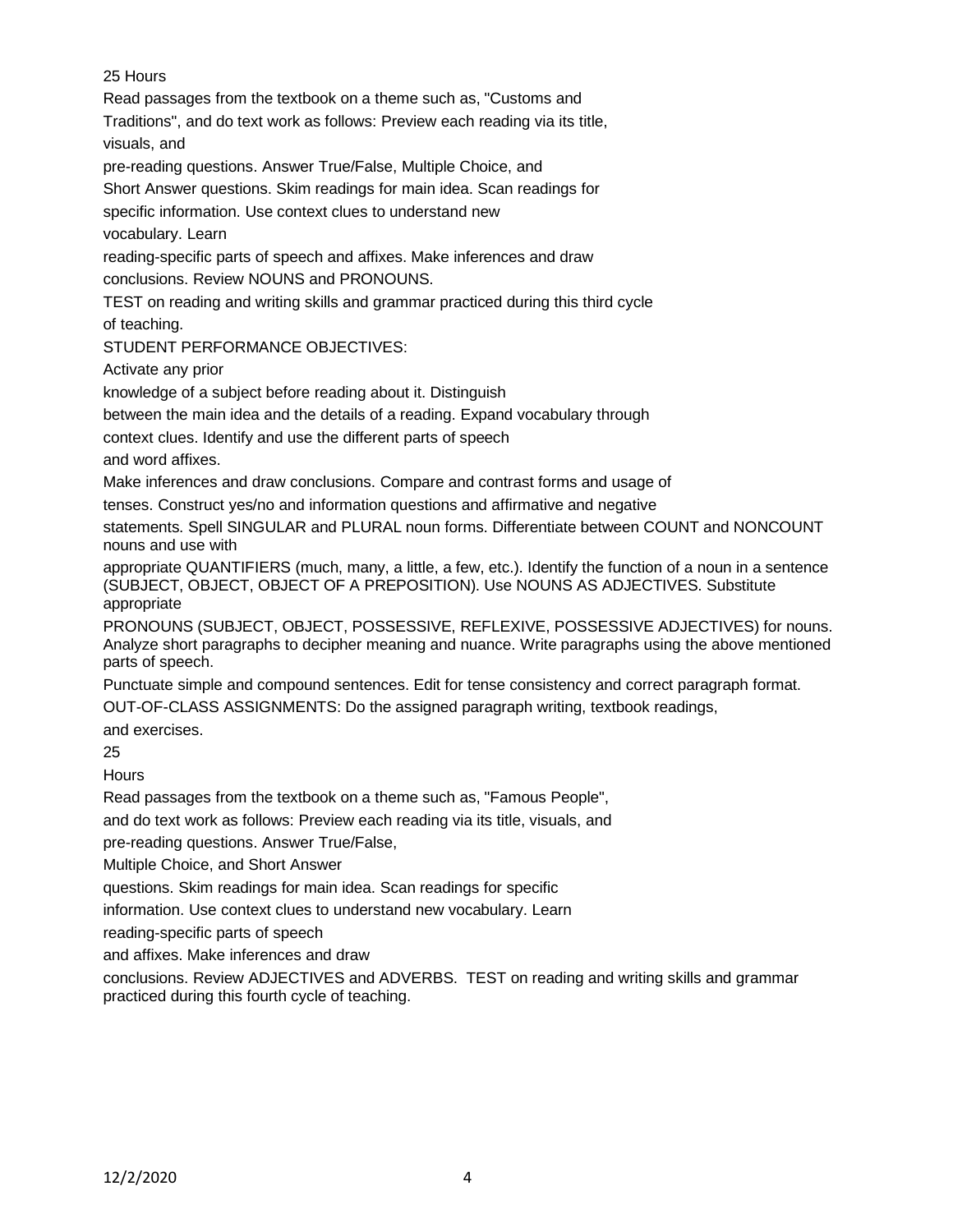### STUDENT PERFORMANCE OBJECTIVES:

Activate any prior knowledge of a subject before reading

about it. Distinguish

between the main idea and the details of a reading. Expand vocabulary through

context clues. Identify and use the different parts of speech and word affixes.

Make inferences and

draw conclusions. Compare and contrast the form, function

and placement of ADJECTIVES and ADVERBS in a sentence. Analyze short paragraphs to decipher meaning and nuance. Use SINCE,

FOR, ALREADY, YET, STILL and ANYMORE. Write controlled paragraphs using the

above mentioned parts of speech and

tense. Punctuate simple and compound

sentences. Edit for tense consistency and correct paragraph format.

OUT-OF-CLASS ASSIGNMENTS: Do the assigned paragraph writing, textbook readings, and exercises.

6 Hours

REVIEW various parts of course content depending on student need.

STUDENT PERFORMANCE OBJECTIVES: Review and practice reading skills taught.

Read, write and correctly punctuate

simple and compound sentences utilizing the

verb tenses and other parts of speech studied in the course. Manipulate

sentence forms (questions, negatives, affirmatives).

OUT OF CLASS ASSIGNMENTS: Do the assigned textbook reading and exercises.

2 Hours

# **METHODS OF INSTRUCTION:**

Reading, lecture, discussion, pair work, small and large group activities, written and oral textbook exercises, paragraph writing in controlled and free contexts, reading and analysis of model paragraphs, self-evaluation, test feedback.

# **METHODS OF EVALUATION:**

Writing assignments Percent of total grade: 20.00 % Percent range of total grade: 20 % to 35 % Written Homework Objective examinations Percent of total grade: 60.00 % Percent range of total grade: 60 % to 80 % Multiple Choice; True/False; Matching Items; Completion OUT OF CLASS ASSIGNMENTS: Required Outside Hours: Assignment Description: Textbook exercises.